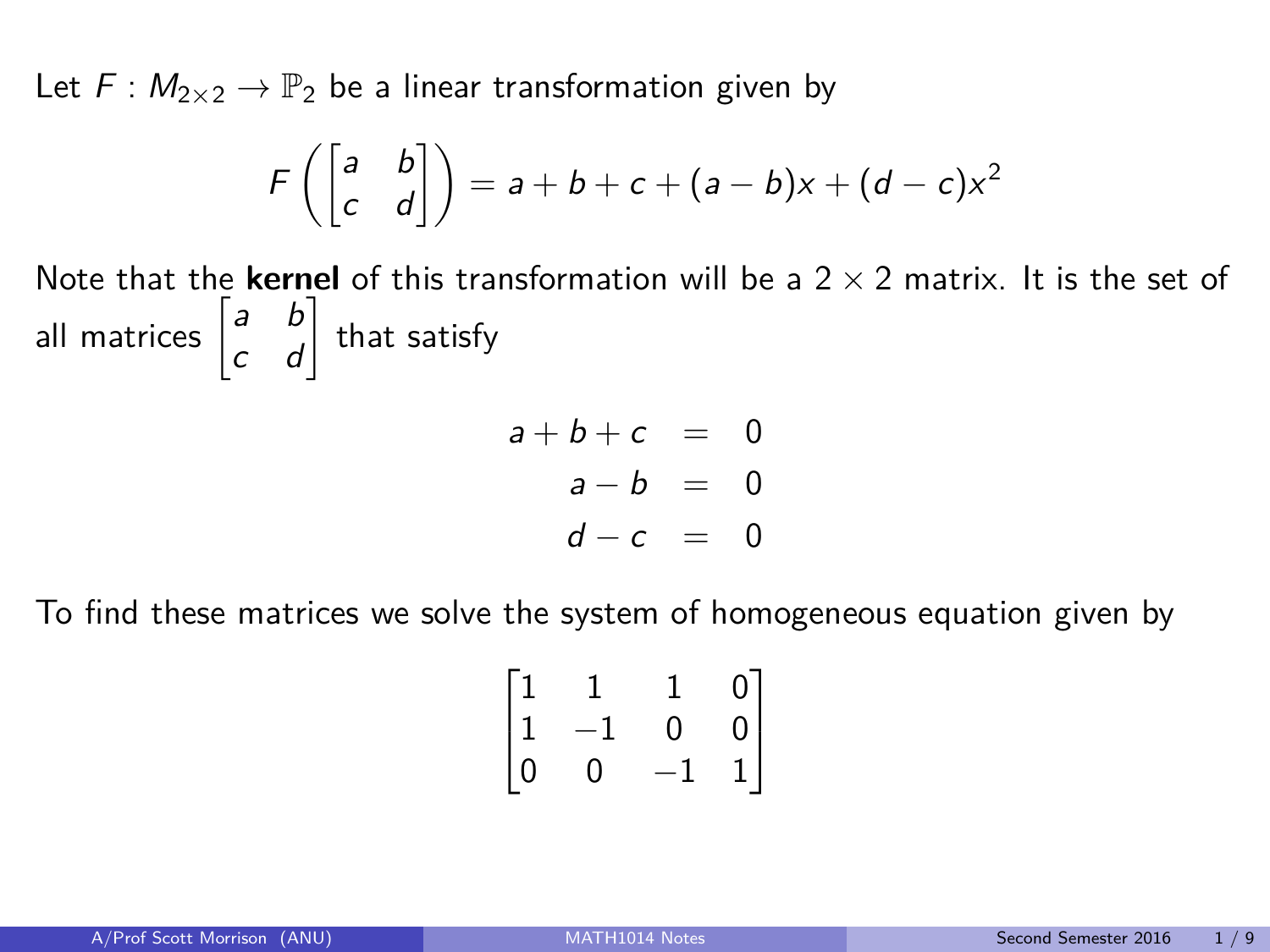$$
\begin{bmatrix} 1 & 1 & 1 & 0 \\ 1 & -1 & 0 & 0 \\ 0 & 0 & -1 & 1 \end{bmatrix} \rightarrow \begin{bmatrix} 1 & 1 & 1 & 0 \\ 0 & -2 & -1 & 0 \\ 0 & 0 & 1 & -1 \end{bmatrix} \rightarrow \begin{bmatrix} 1 & 1 & 1 & 0 \\ 0 & 0 & 1 & -1 \end{bmatrix}
$$

$$
\begin{bmatrix} 1 & 1 & 1 & 0 \\ 0 & 1 & 1/2 & 0 \\ 0 & 0 & 1 & -1 \end{bmatrix} \rightarrow \begin{bmatrix} 1 & 0 & 1/2 & 0 \\ 0 & 1 & 1/2 & 0 \\ 0 & 0 & 1 & -1 \end{bmatrix} \rightarrow \begin{bmatrix} 1 & 0 & 0 & 1/2 \\ 0 & 1 & 0 & 1/2 \\ 0 & 0 & 1 & -1 \end{bmatrix}
$$

This gives  $a = \frac{-1}{2}d$ ,  $b = \frac{-1}{2}d$  and  $c = d$  so that the matrices we are looking for are of the form

$$
\begin{bmatrix} \frac{-1}{2}d & \frac{-1}{2}d \\ d & d \end{bmatrix} = d \begin{bmatrix} -1/2 & -1/2 \\ 1 & 1 \end{bmatrix}
$$

So any matrix that is a scalar multiple of  $\begin{bmatrix} -1 & -1 \ 2 & 2 \end{bmatrix}$  is in the kernel of  $F$ .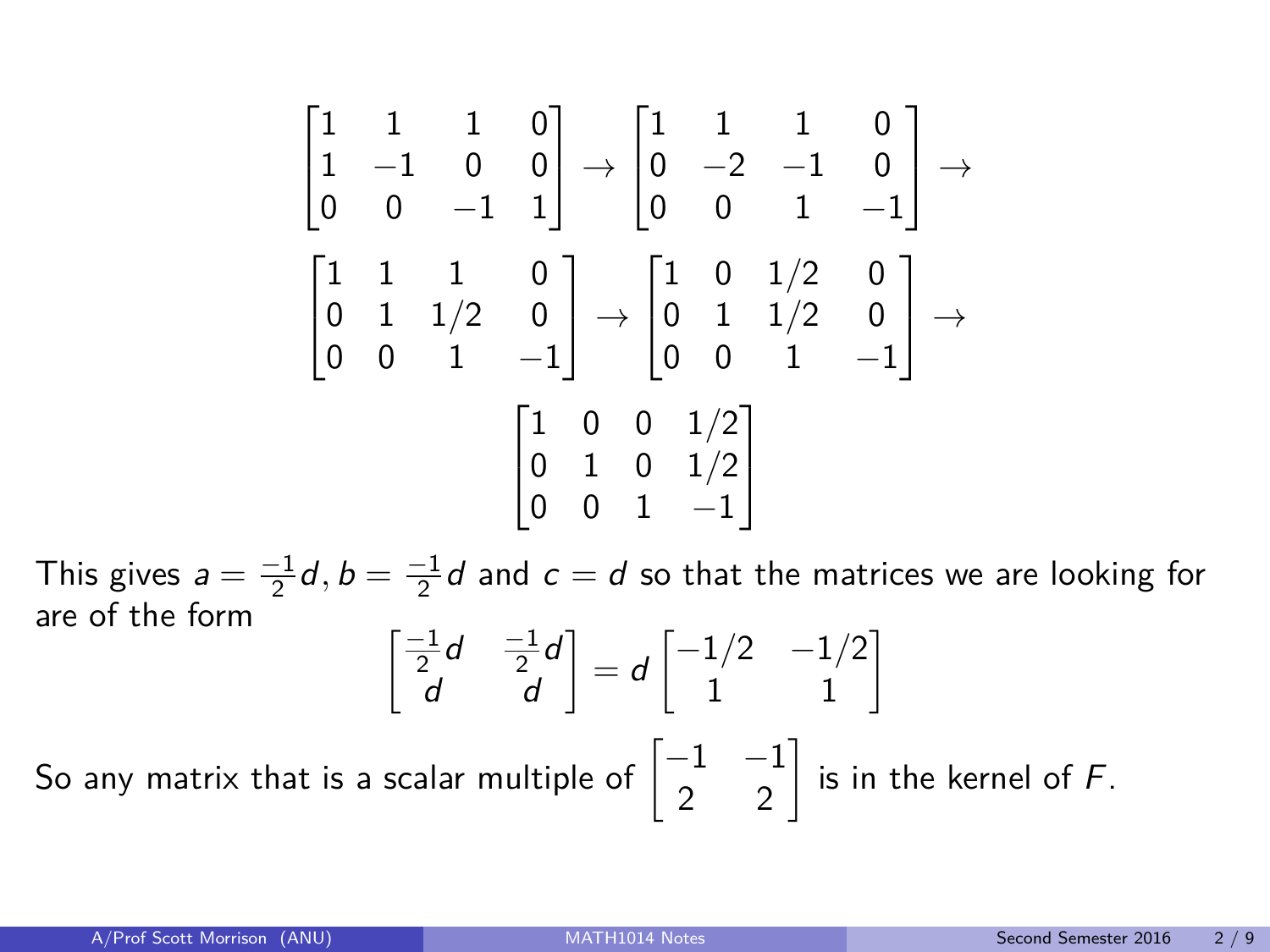The **range** of the transformation is possibly harder to find, though not impossible. The range is a subset of the polynomials of degree at most 2,  $\mathbb{P}_2$ . What we want to know is whether it is all of  $\mathbb{P}_2$  or only part of it.

Essentially we want to know, if we are given a polynomial  $a_0 + a_1 x + a_2 x^2$  can we always find a*,* b*,* c*,* d such that

$$
F\left(\begin{bmatrix} a & b \\ c & d \end{bmatrix}\right) = a_0 + a_1x + a_2x^2.
$$

This means we need to be able to solve the equations:

$$
a+b+c = a_0
$$
  
\n
$$
a-b = a_1
$$
  
\n
$$
d-c = a_2
$$

and that means row reducing the matrix

$$
\begin{bmatrix} 1 & 1 & 1 & 0 & a_0 \\ 1 & -1 & 0 & 0 & a_1 \\ 0 & 0 & -1 & 1 & a_2 \end{bmatrix}
$$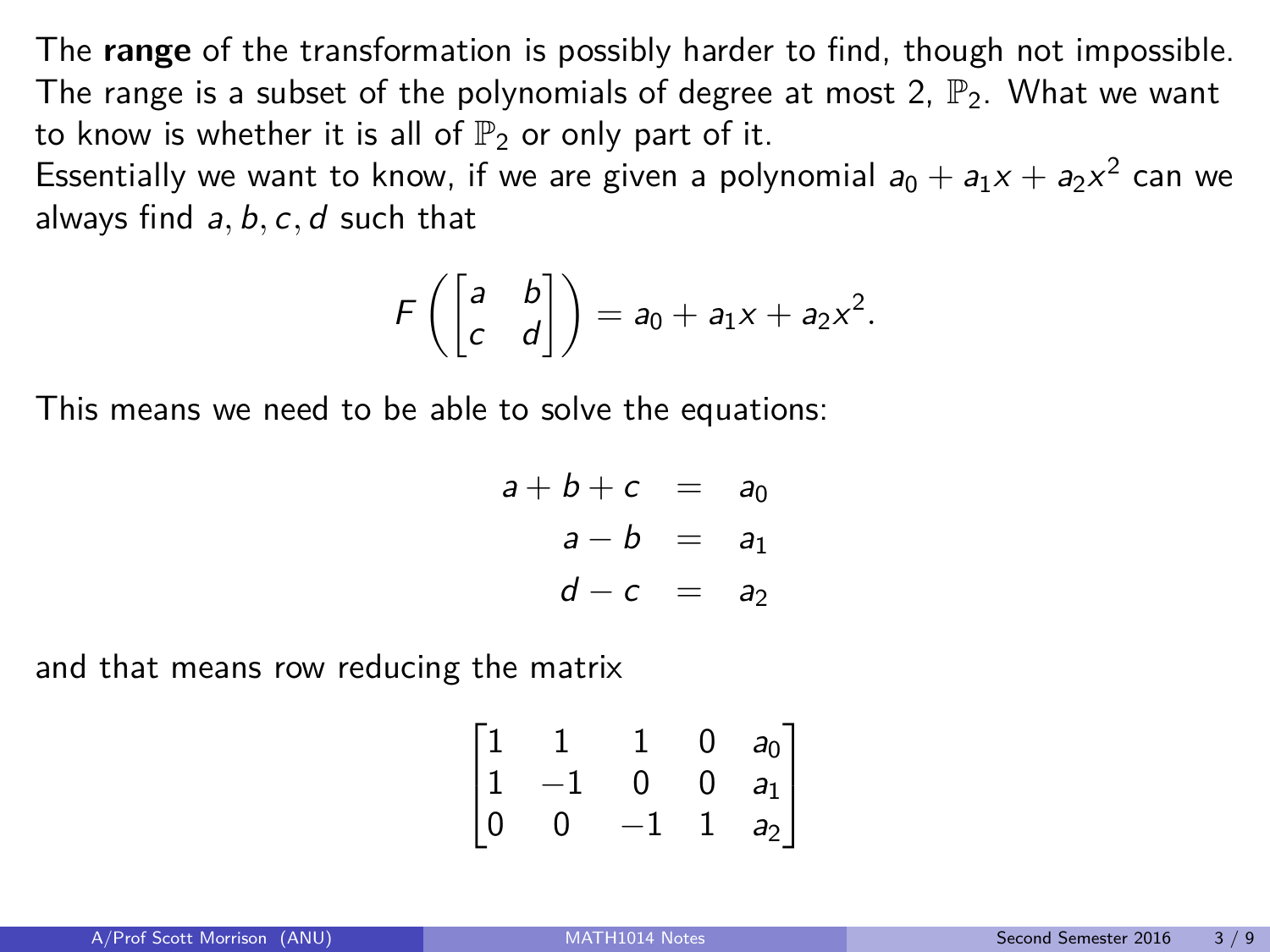We don't need to do as many steps as we did before to show that this will always have a solution. It is sufficient just to make the first step

$$
\begin{bmatrix} 1 & 1 & 1 & 0 & a_0 \\ 1 & -1 & 0 & 0 & a_1 \\ 0 & 0 & -1 & 1 & a_2 \end{bmatrix} \rightarrow \begin{bmatrix} 1 & 1 & 1 & 0 & a_0 \\ 0 & -2 & -1 & 0 & a_1 - a_0 \\ 0 & 0 & -1 & 1 & a_2 \end{bmatrix}
$$

The matrix is now in echelon form and we know it will always have a solution. This means that the range of F is all of  $\mathbb{P}_2$ .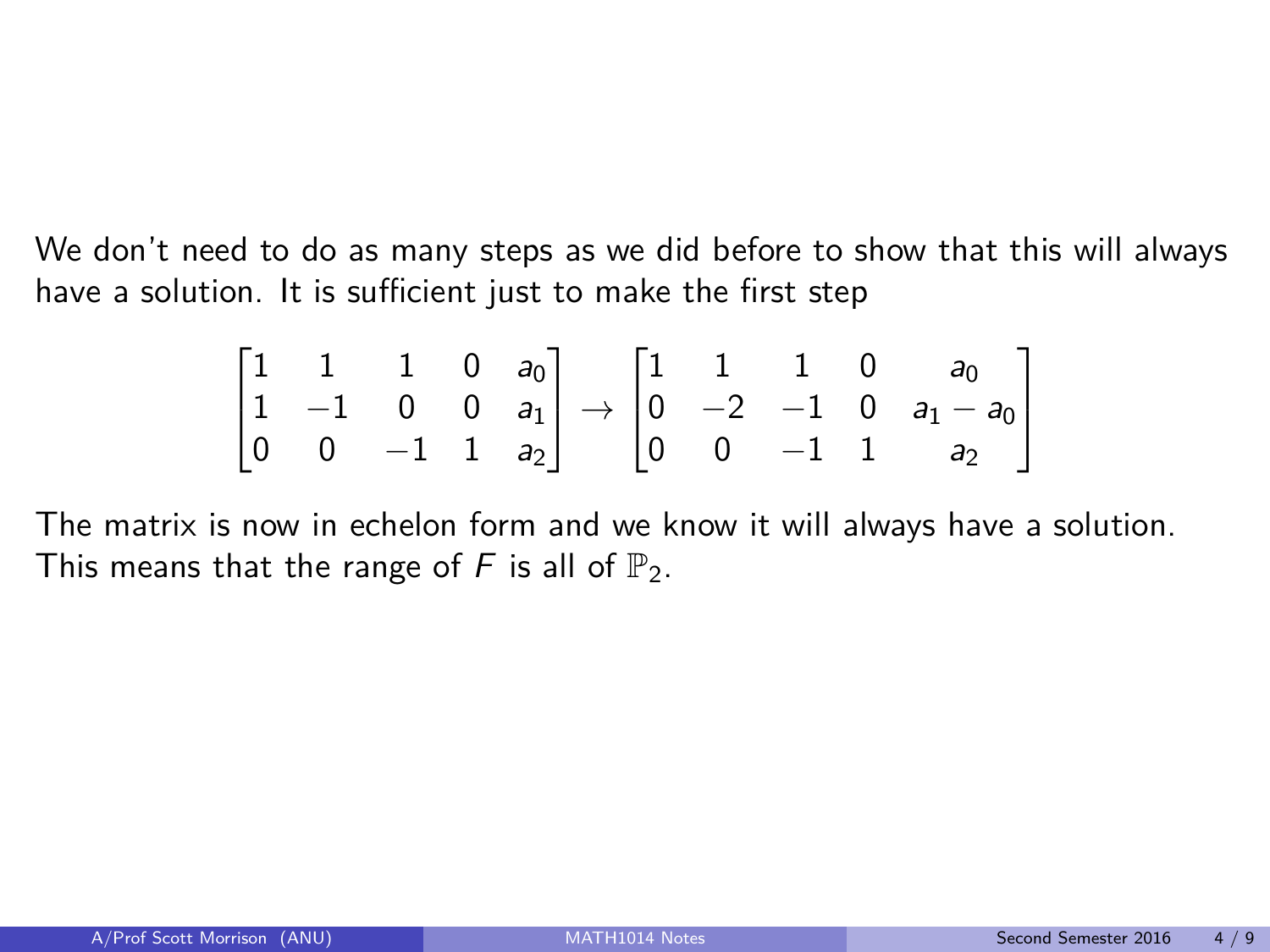We consider the linear transformation  $H : \mathbb{P}_2 \to M_{2\times 2}$  given by

$$
H(a + bx + cx^{2}) = \begin{bmatrix} a + b & a - b \\ c & c - a \end{bmatrix}
$$

The **kernel** of H is a subset of  $\mathbb{P}_2$ , the polynomials of degree at most 2, and is the set of polynomials  $a + bx + cx^2$  with

$$
a + b = 0 \n a - b = 0 \n c = 0 \n -a + c = 0
$$

It is easy to see that the only solution to this set of equations is  $a = b = c = 0$ , so the kernel of  $H$  is just the zero polynomial.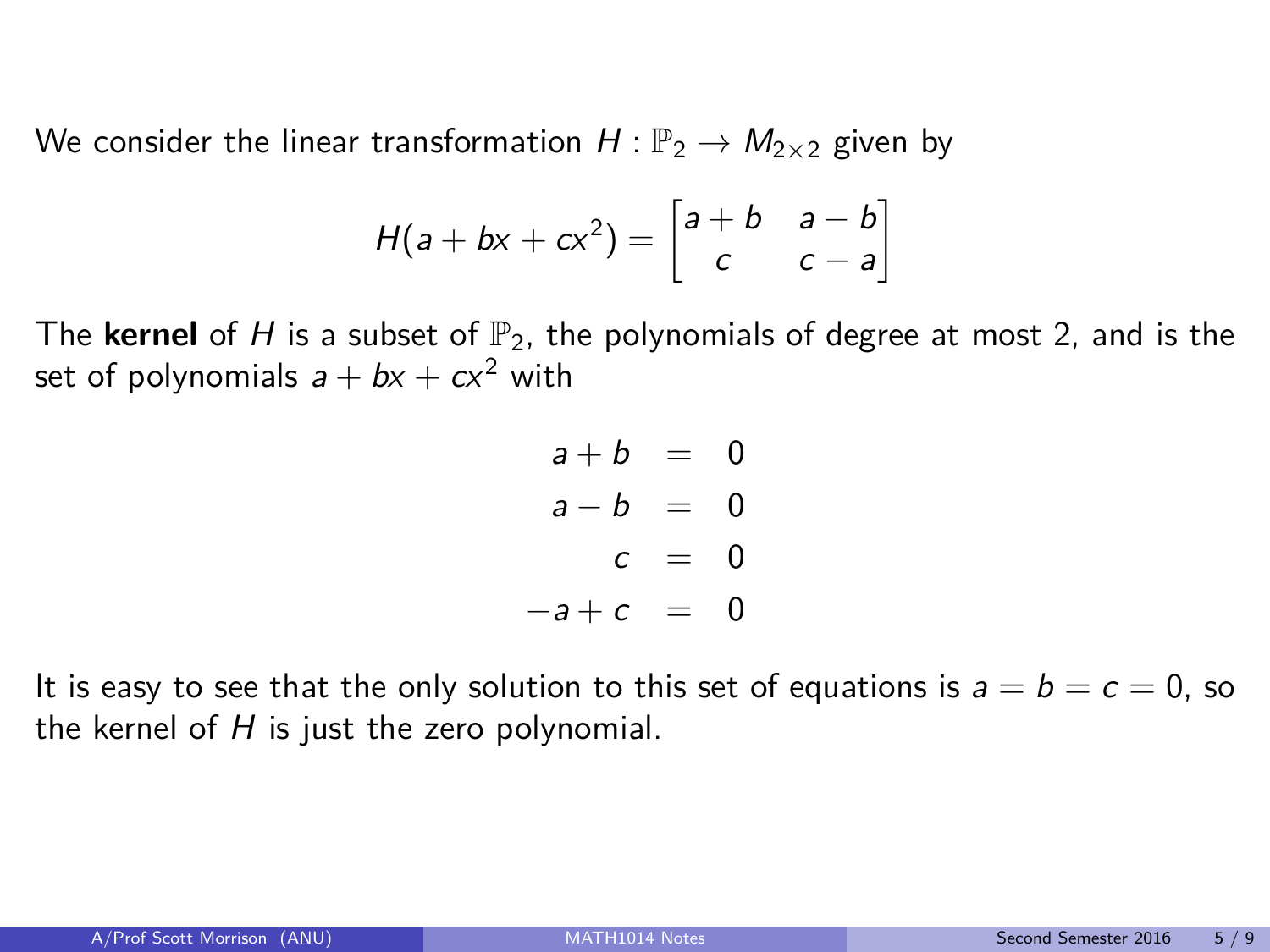The **range** of H is a subset of the  $2 \times 2$  matrices, and again we want to know if it is all of  $M_{2\times 2}$  or only part of it. So we want to know if we are given any matrix  $\begin{bmatrix} x & y \\ z & t \end{bmatrix}$  can we always find a, b and c such that

$$
H(a + bx + cx^{2}) = \begin{bmatrix} x & y \\ z & t \end{bmatrix}.
$$

To find out we need to solve the equations

$$
a + b = x
$$
  

$$
a - b = y
$$
  

$$
c = z
$$
  

$$
-a + c = t
$$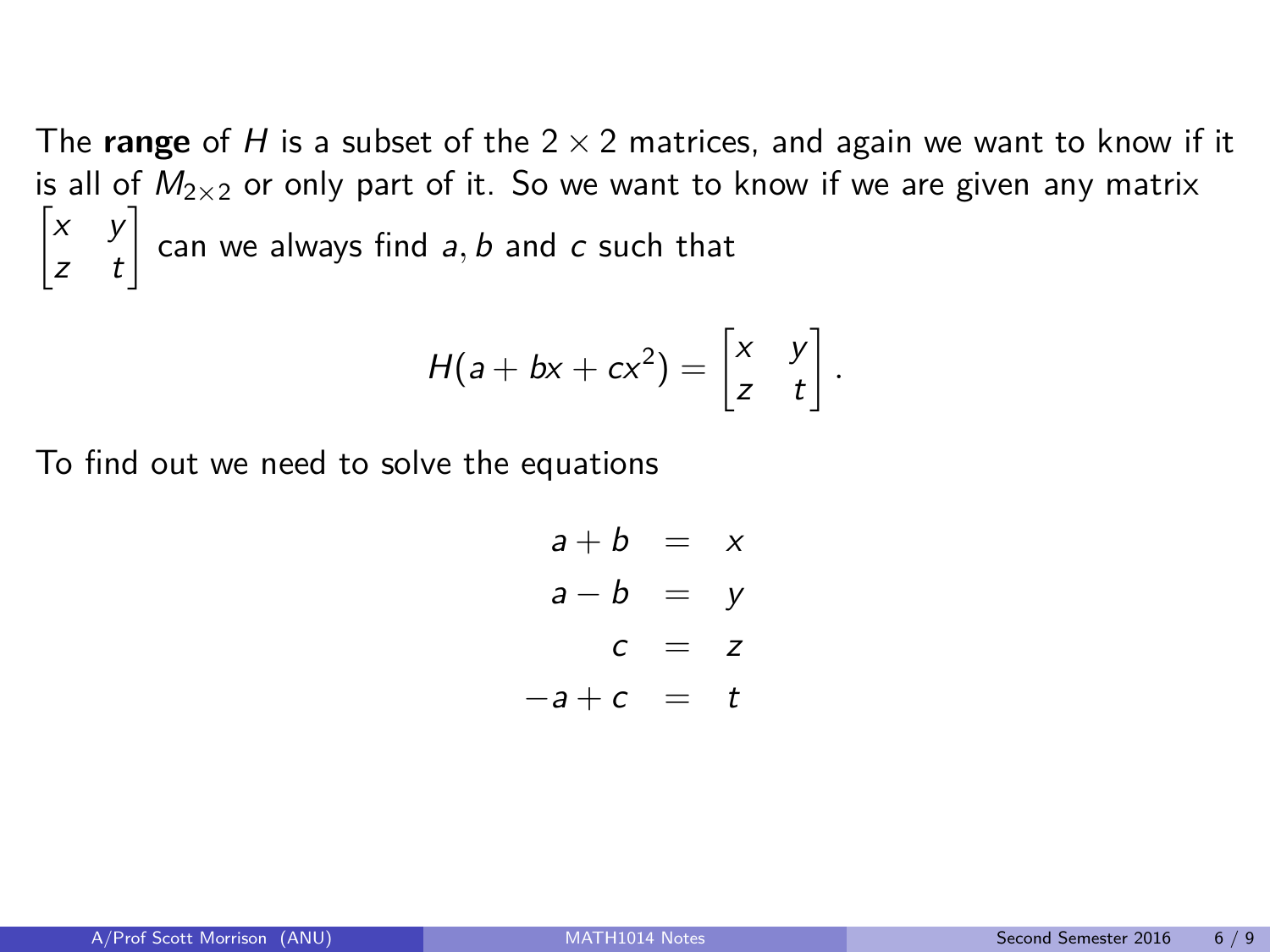This gives an augmented matrix

$$
\begin{bmatrix} 1 & 1 & 0 & x \\ 1 & -1 & 0 & y \\ 0 & 0 & 1 & z \\ -1 & 0 & 1 & t \end{bmatrix} \rightarrow \begin{bmatrix} 1 & 1 & 0 & x \\ 0 & -2 & 0 & y - x \\ 0 & 0 & 1 & z \\ 0 & 1 & 1 & t + x \end{bmatrix} \rightarrow \begin{bmatrix} 1 & 1 & 0 & x \\ 0 & 0 & 1 & z \\ 0 & 1 & 1 & t + x \\ 0 & -2 & 0 & y - x \\ 0 & 0 & 1 & z \end{bmatrix} \rightarrow \begin{bmatrix} 1 & 1 & 0 & x \\ 0 & 1 & 1 & t + x \\ 0 & 0 & 2 & y + x + 2t \\ 0 & 0 & 1 & z \end{bmatrix} \rightarrow \begin{bmatrix} 1 & 1 & 0 & x \\ 0 & 1 & 1 & t + x \\ 0 & 0 & 1 & z \end{bmatrix}
$$

The third row shows that we only have a solution to this set of equations when  $y + x + 2t - 2z = 0$ . This means that the range of  $H$  is the set of all matrices  $\begin{bmatrix} x & y \\ z & t \end{bmatrix}$  where *x*, *y*, *z*, *t* satisfy  $y + x + 2t - 2z = 0$ .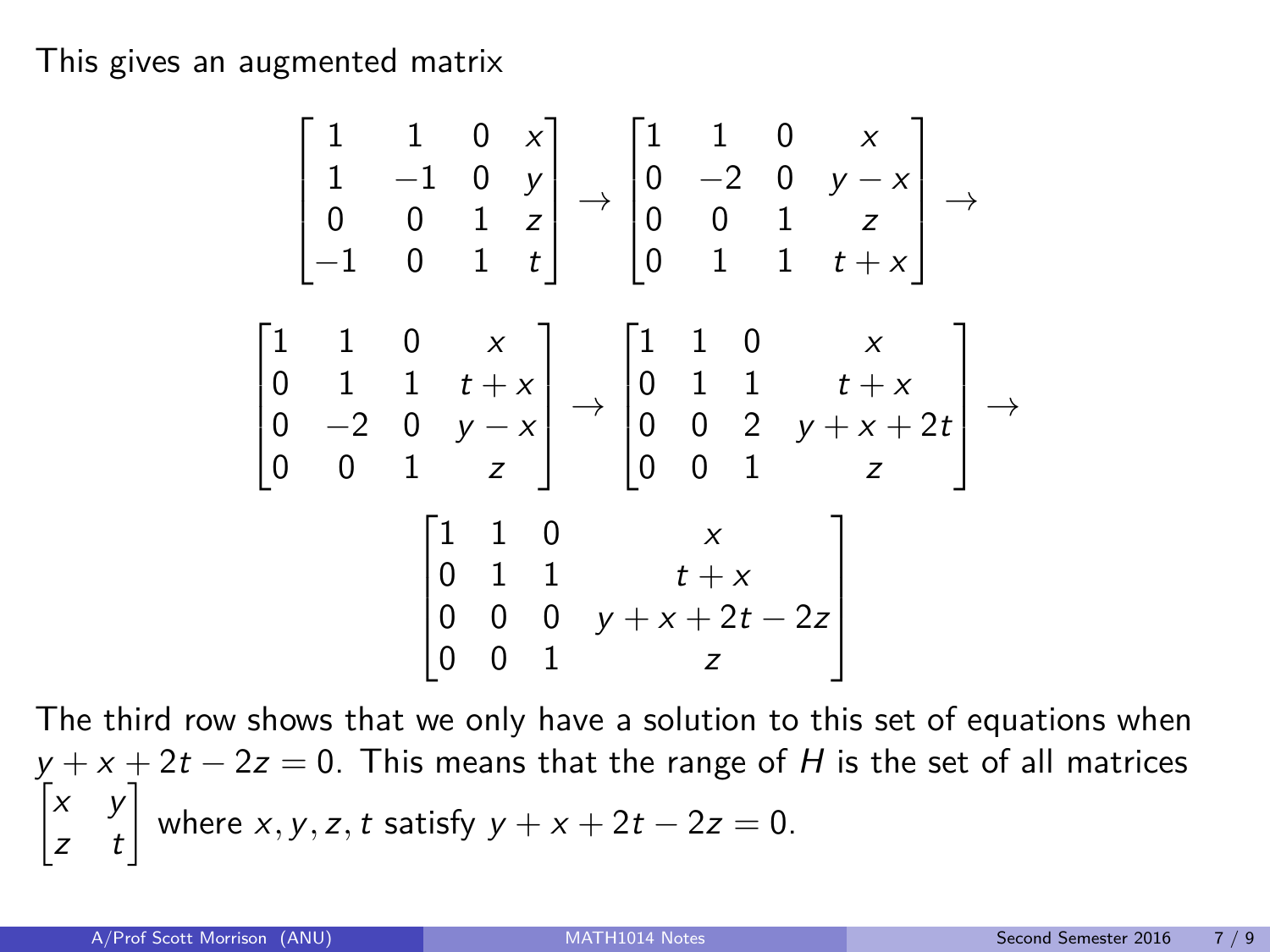Consider T the linear transformation  $T : M_{2\times 2} \to M_{2\times 2}$  given by

$$
\mathcal{T}(A)=A+A^{\mathsf{T}}
$$

where  $A = \begin{bmatrix} a & b \\ c & d \end{bmatrix}$ . More explicitly

$$
T\left(\begin{bmatrix} a & b \\ c & d \end{bmatrix}\right) = \begin{bmatrix} a & b \\ c & d \end{bmatrix} + \begin{bmatrix} a & c \\ b & d \end{bmatrix} = \begin{bmatrix} 2a & b+c \\ b+c & 2d \end{bmatrix}
$$

The **kernel** of T is the set of all matrices for which

$$
\mathcal{T}\left(\begin{bmatrix} a & b \\ c & d \end{bmatrix}\right) = \begin{bmatrix} 0 & 0 \\ 0 & 0 \end{bmatrix}.
$$

For this to happen we require that  $a = d = 0$ ,  $c = -b$ , so that the kernel of T is the set of matrices of the form

$$
\begin{bmatrix} 0 & b \\ -b & 0 \end{bmatrix} = b \begin{bmatrix} 0 & 1 \\ -1 & 0 \end{bmatrix}.
$$